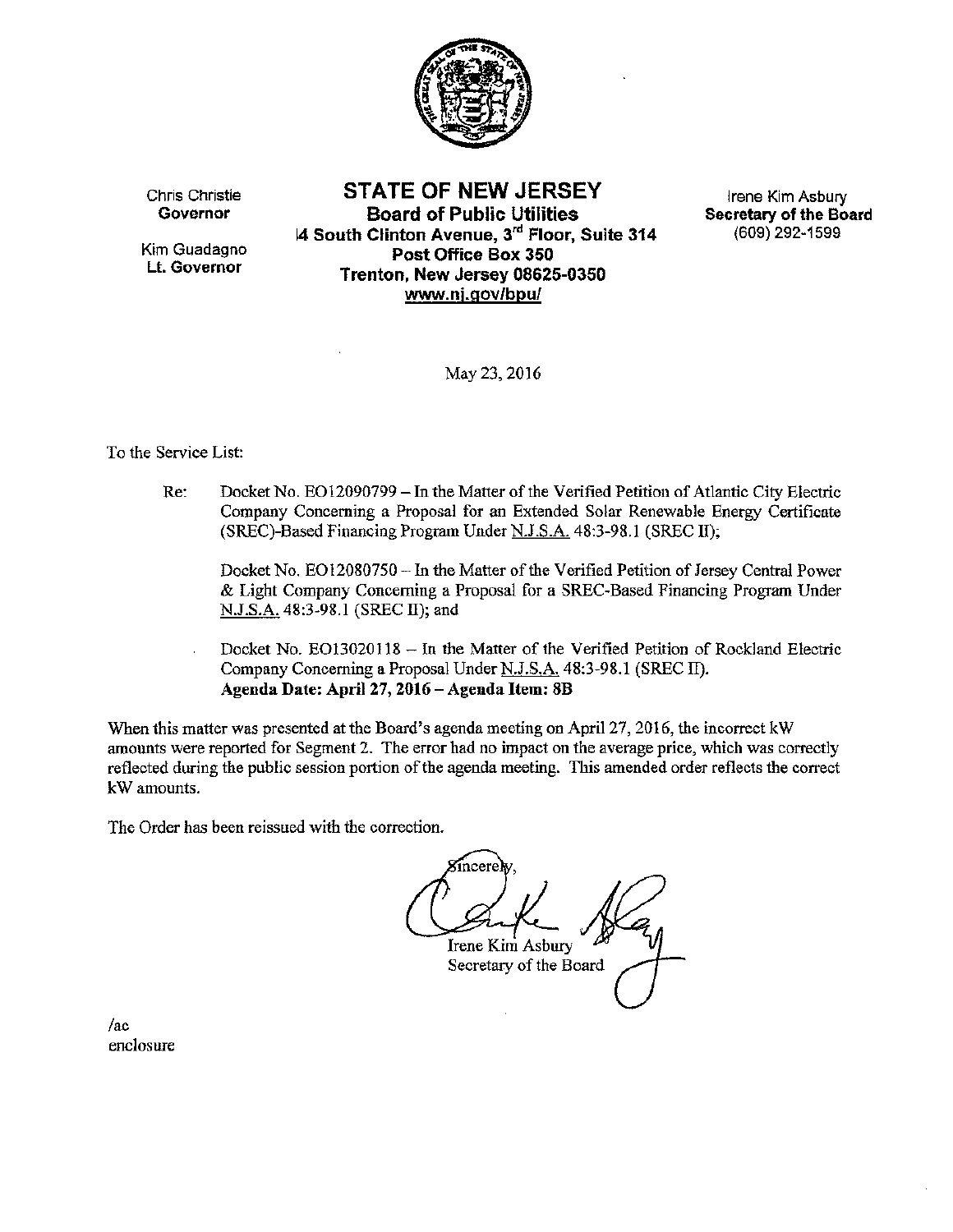Agenda Date: 4/27/16 Agenda Item: 8B



## **STATE OF NEW JERSEY**  Board of Public Utilities **44 South Clinton Avenue, 3rd Floor, Suite 314** Post Office Box 350 Trenton, New Jersey 08625-0350 **www.nj.gov/bpu/**

OFFICE OF CLEAN ENERGY & DIVISION OF ENERGY

| IN THE MATTER OF THE VERIFIED PETITION OF<br>ATLANTIC CITY ELECTRIC COMPANY CONCERNING<br>A PROPOSAL FOR AN EXTENDED SREC-BASED<br>FINANCING PROGRAM UNDER N.J.S.A. 48:3-98.1<br>("SREC $II$ ") | ORDER ON RESULTS OF THE<br>THIRD SOLICITATION<br>DOCKET NO. EO12090799        |
|-------------------------------------------------------------------------------------------------------------------------------------------------------------------------------------------------|-------------------------------------------------------------------------------|
| IN THE MATTER OF THE VERIFIED PETITION OF<br>JERSEY CENTRAL POWER AND LIGHT COMPANY<br>CONCERNING A PROPOSAL FOR AN SREC-BASED<br>FINANCING PROGRAM UNDER N.J.S.A. 48:3-98.1<br>("SREC II")     | ORDER ON RESULTS OF THE<br><b>THIRD SOLICITATION</b><br>DOCKET NO. EO12080750 |
| IN THE MATTER OF THE VERIFIED PETITION OF<br>ROCKLAND ELECTRIC COMPANY CONCERNING A<br>PROPOSAL FOR AN SREC-BASED FINANCING<br><b>PROGRAM UNDER N.J.S.A. 48:3-98.1 ("SREC II")</b>              | ORDER ON RESULTS OF THE<br>THIRD SOLICITATION<br>DOCKET NO. EO13020118        |

# **Parties of Record:**

**Philip Passanante, Esq., Atlantic City Electric Company Greg Eisenstark, Esq., Windels Marx Lane & Mittendorf, LLP for Jersey Central Power and Light Company John Carley, Esq., Rockland Electric Company Stefanie A Brand, Esq., Director, New Jersey Division of Rate Counsel Dan Bradley, for Navigant Consulting, Inc.** 

BY THE BOARD:

# BACKGROUND **AND** PROCEDURAL HISTORY

By Order dated August 7, 2008 ("August Order")<sup>1</sup> the Board directed the electric distribution companies ("EDCs"), including Jersey Central Power and Light Company ("JCP&L"), Atlantic City Electric Company ("ACE") and Rockland Electric Company ("RECO"), to file a solar

<sup>1</sup>**ln re the Renewable Energy Portfolio Standard: Amendments to the Minimum Filing Requirements for Enerqv Efficiency. Renewable Energy. and Conservation Programs. and for Electric Distribution Company Submittals of Filings in Connection with Solar Financing, Docket No. E006100744. (August 7, 2008).**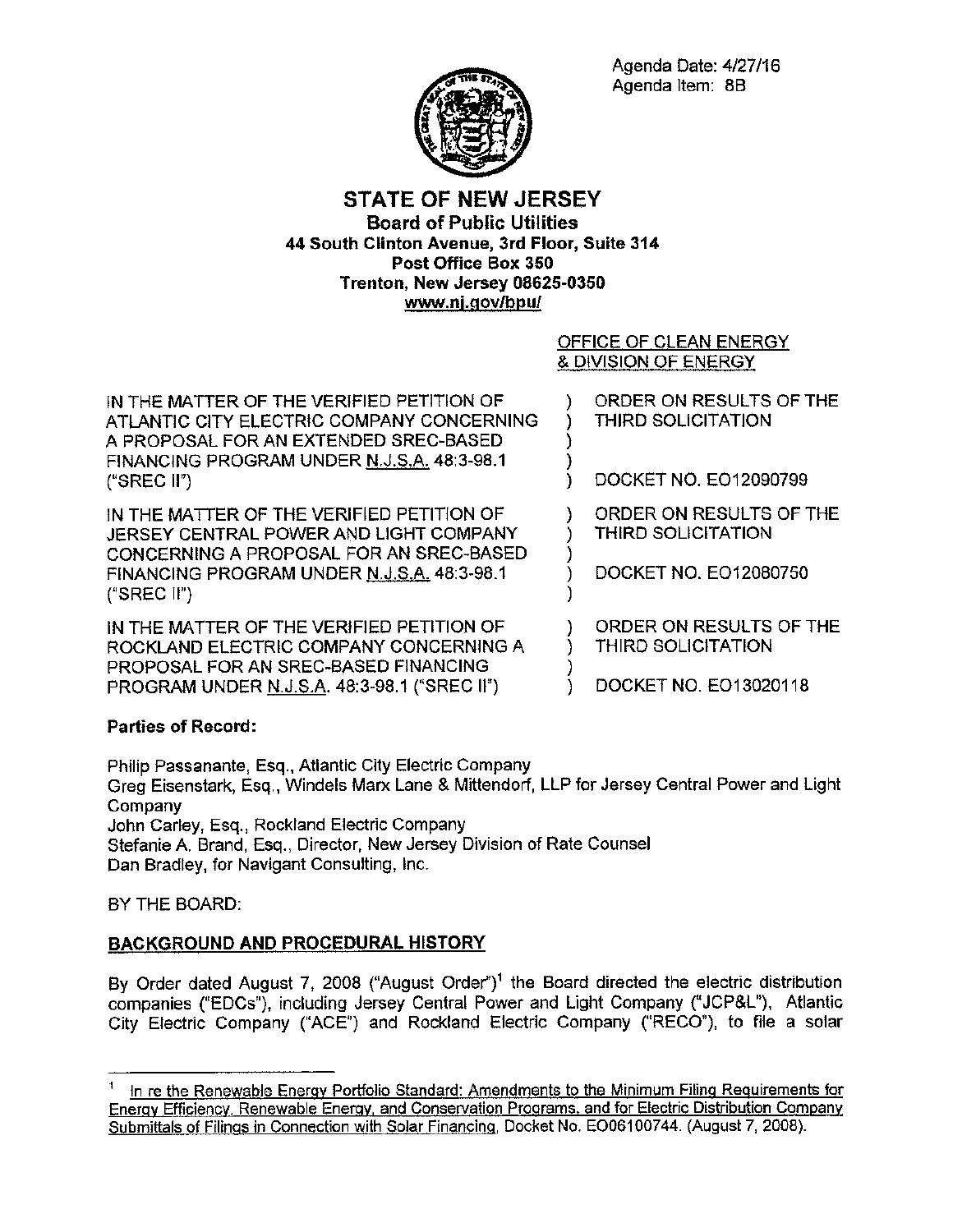**renewable energy certificate ("SREC") financing program following certain mandatory design and filing requirements. These programs are referred to as the "SREC I Programs."** 

By Orders dated March 27, 2009 and July 31, 2009, the Board approved the SREC I Programs. **Under the SREC I Programs, periodic solicitations were held for qualifying projects seeking to**  enter into SREC Purchase and Sale Agreements ("PSAs") with ACE, JCP&L or RECO. The last **solicitation under the SREC I Programs was held in September 2011, and the contract awards under that solicitation were approved by the Board in November 2011.** 

In November 2011, the Board's Office of Clean Energy ("OCE") began a series of stakeholder **meetings to develop recommendations related to the expiring SREC I Programs, and address issues raised by recently enacted legislation and by the State's renewable energy goals as**  expressed in the 2011 Energy Master Plan. By Order dated May 23, 2012, In re Review of Utility Supported Programs, Docket E011050311V ("May 23 Order"), the Board authorized the **extension of the previously approved utility-run SREC financing programs with certain modifications for a total capacity of 180 MW over three years, to be divided among the EDCs based on retail sales.** 

On August 15, 2012, JCP&L filed a petition<sup>2</sup> with the Board requesting approval of its "SREC II" **solar financing program ("JCP&L Program"), pursuant to the Board's May 23 Order and**  pursuant to N.J.S.A. 48:3-98.1. JCP&L proposed a 52 megawatt ("MW") program modeled closely on the SREC I Programs.<sup>3</sup>

**On September 6, 2012, ACE filed a petition4 with the Board requesting approval of its solar**  financing program ("ACE SREC II Program"), also pursuant to the May 23, Order and N.J.S.A. 48:3-98.1. ACE proposed a 23 MW program modeled closely on the SREC I Program as well.

**On February 1, 2013, RECO filed a petition with the Board requesting approval of its solar**  financing program ("RECO SREC II Program"), also pursuant to the May 23 Order and N.J.S.A. 48:3-98.1. The RECO SREC II Program was also proposed as a 4.5 MW program substantially **similar to the SREC I financing program.<sup>5</sup>**

**After extensive discovery and discussions, ACE, JCP&L and RECO entered into separate stipulations with Board Staff, the New Jersey Division of Rate Counsel ("Rate Counsel") and the Solar Energy Industries Association agreeing to terms of the extensions of the SREC financing**  programs (collectively, "SREC II Programs"). By Orders dated December 18, 2013, the Board **approved each of the stipulations. As part of the design of the SREC ll Programs, the EDCs<sup>6</sup> jointly retain a solicitation manager {"SM") to run the solicitation process for qualifying** 

 $2$  In re Verified Petition of Jersey Central Power & Light Company Concerning a Proposal for an SREChased Financing Program under N.J.S.A. 48:3-98.1, (Docket EO12080750).

In re Verified Petition of Jersey Central Power & Light Concerning a Proposal for a SREC-based Financing Program under N.J.S.A. 48:3-98, (Docket EO08090840); In re Atlantic City Electric Company Renewable Portfolio Standard Amendments to the Minimum Filing Requirements for Energy Efficiency, Renewable Energy and Conservation Programs and for Electric Distribution Company Submittal of Filing in Connection with Solar Financing, (Docket EO08100875).

In re the Petition of Atlantic City Electric Company Concerning a Proposal for an Extended SREC-based Financing Program Pursuant to N.J.S.A. 48:3-98.1, (Docket EO12090799).

In re the Verified Petition of Rockland Electric Company Concerning a Proposal for an SREC-Based **Financing Program Under N.J.S.A.48:3-98.1, (Docket No. EO09020097).**<br><sup>6</sup> As used in the balance of this Order, EDCs refers to JCP&L, ACE and RECO. Public Service Electric

**and Gas runs its own separate solar financing programs.**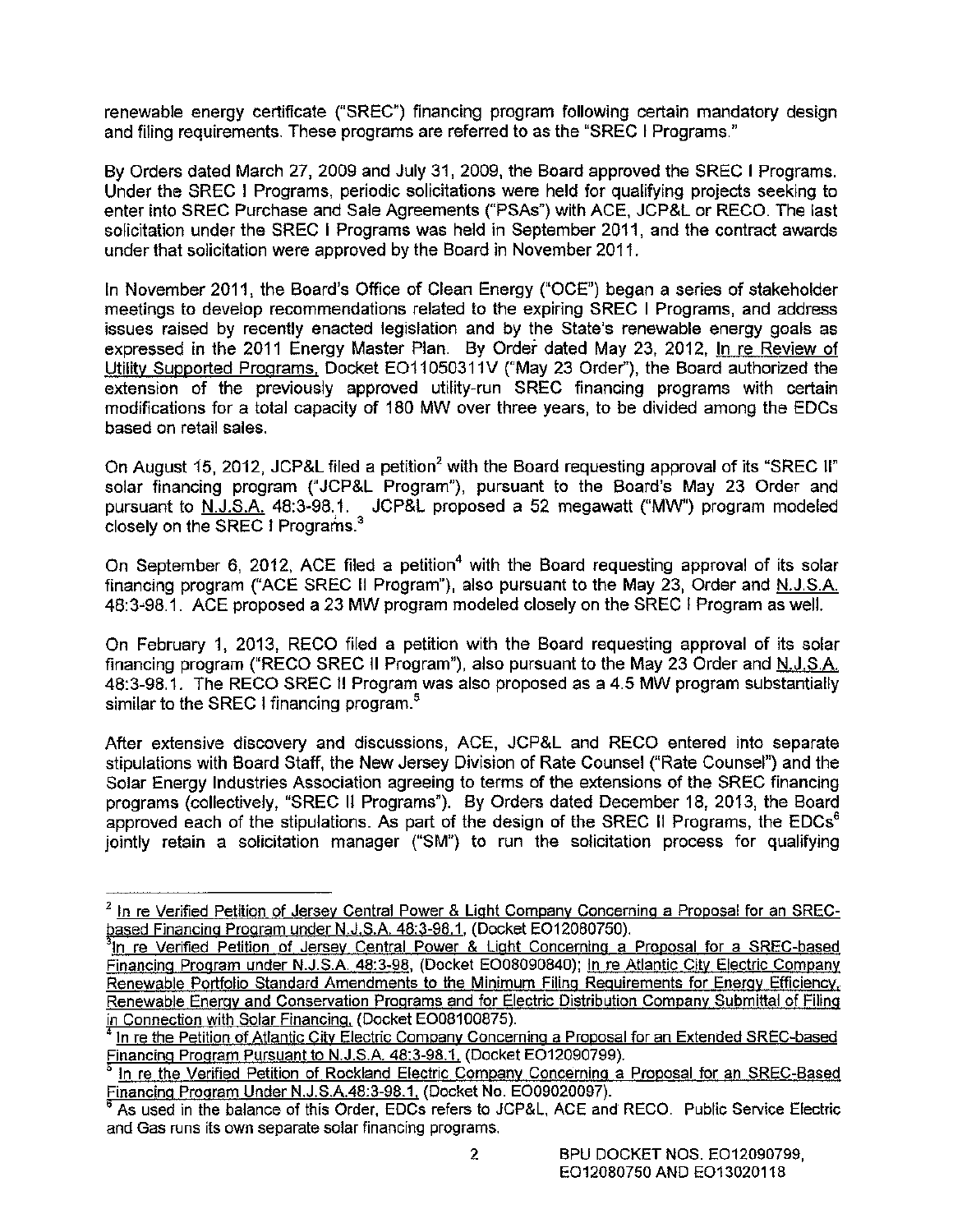applicants, including advertising the availability of the program, establishing a process for bid submittal and ranking the projects once bids are received in any round.

The EDCs chose Navigant Consulting, Inc. ("Navigant") to serve as SM. Together, they developed a solicitation process, which entailed the issuance of a Request for Proposals ("RFP") to select solar projects ("Project'' or "Projects") with which to enter into PSAs, based on the proposed price of each Project's SRECs. Through the RFP process, the EDCs contract for the purchase of SRECs for the 10-year term of the PSA, and not for energy or capacity associated with any Project.

Navigant, as SM, finalized the terms of the RFP and related documents, and implemented and managed the solicitation process with input from the EDCs. Among the key features of the RFP, in accordance with the May 23 Order, were the pricing requirements. The RFP required pricing in the proposals submitted in response to the RFP to be the same for the entire 10 year term of the PSA. The RFP clearly articulated the following criteria for selection: projects will be ranked by price; prices will be reviewed for competitiveness; an unspecified price limit will be applied; and the full MW solicited may or may not be awarded based on an assessment of the competitiveness of pricing resulting from the solicitation.

The March 9, 2015 RFP was the first of nine solicitations to be issued ("Round One") under the SREC II Programs. By Order dated July 23, 2015, the Board approved the SM's recommendations for awards under the first solicitation, approving awards for eight (8) of the nine (9) projects that bid, for a total of 1 ,231. 76 kW.

The RFP for the second solicitation was issued on August 12, 2015 with bids due on October 15, 2015. By Order dated December 16, 2015, the Board approved the SM's recommendations for awards for eighteen (18) of the twenty (20) projects that bid, for a total of 3455.21 kW.

This Order addresses the results of the third solicitation held under the SREC II Programs ("Round Three"). According to the schedule issued by the SM, the RFP for Round Three was issued on December 17, 2015, and bid applications were due on February 12, 2016. The SM received thirteen (13) proposals by the end of the due date. All thirteen (13) bids qualified.

## DISCUSSION AND FINDINGS

The Board has carefully reviewed the recommendations of the SM and Board Staff and FINDS that they appropriately address all "issues as required by the stipulations approved by the December 2013 Orders. The Board FURTHER FINDS that the overall solicitation process was effectively competitive in this instance.

After consideration of the recommendations of the SM and Staff, the Board ADOPTS the recommendations of the SM regarding the results of the Third Solicitation in the SREC II Programs. The Board **AUTHORIZES** the EDCs to execute PSAs for 12 projects with SREC prices deemed competitive. The Board REJECTS one proponent's bid which was deemed to be uncompetitive. The Board **AUTHORIZES** the SM's proposed implementation of the third solicitation in the SREC II Programs including the revised schedule.

The results of the Third Solicitation, therefore, are as follows: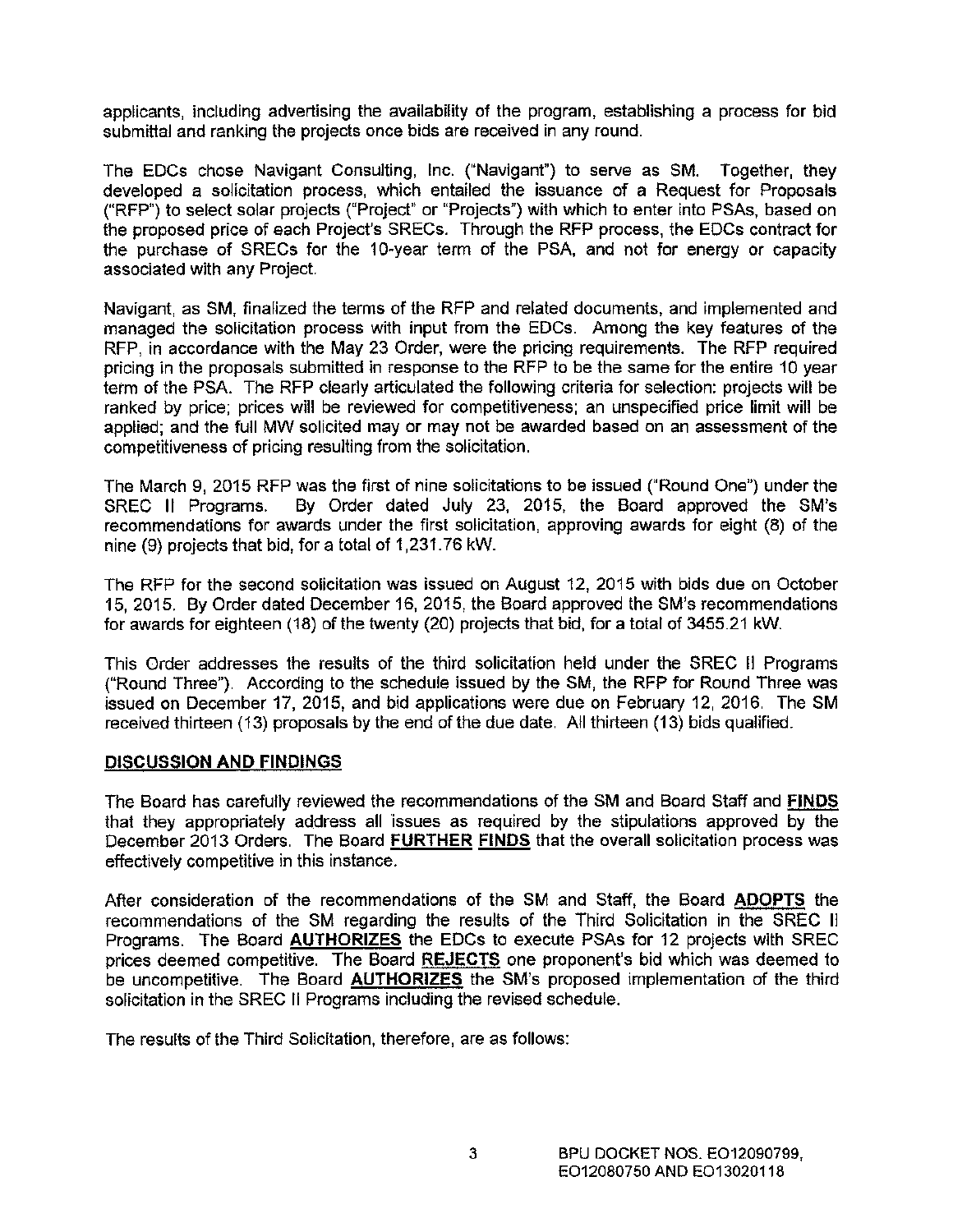## Segment 1. Residential & Small Commercial (50 kW and below):

- 3 bids were received, totaling 116.5 kW
- 2 awards were made, totaling 78.1 kW
- One bid was rejected because pricing was found not to be competitive
- The average price per SREC in Segment 1 was \$239.66

### Segment 2. Residential & Small Commercial (Greater than 50 kW to 2 MW):

- Ten bids were received, totaling  $5.022.40 \text{ kW}^7$
- Ten awards were made, totaling 5,022.40 kW
- No bids were rejected
- The average price per SREC in Segment 2 was \$229.82

## Segment 3. Subsection t. Landfills, Brownfields, or Areas of Historic Fill (Up to 5.2 MW):

• No bids were received

The effective date of this Order is May 23, 2016.

DATED:  $\text{May } 23$ , 2016

BY: ARD S.

RESIDENT

SEPH L. FIORDALISO '

**COMMISSIONER** 

DIANNE SOLOMON

**COMMISSIONER** 

ATTEST:

IRENE KIM ASBURY **SECRETARY** 

BOARD OF PUBLIC UTILITIES

**COMMISSIONER** 

UPENDRA J. CHIVUKULA **COMMISSIONER** 

**i HEREBY CERTIFY that the within** document is a true copy of the original in the files of the Board of Public Utilities

 $<sup>7</sup>$  When this matter was presented at the Board's agenda meeting on April 27, 2016, the incorrect kW</sup> amounts were reported for Segment 2. The error had no impact on the average price, which was correctly reflected during the public session portion of the agenda meeting. This amended order reflects the correct kW amounts.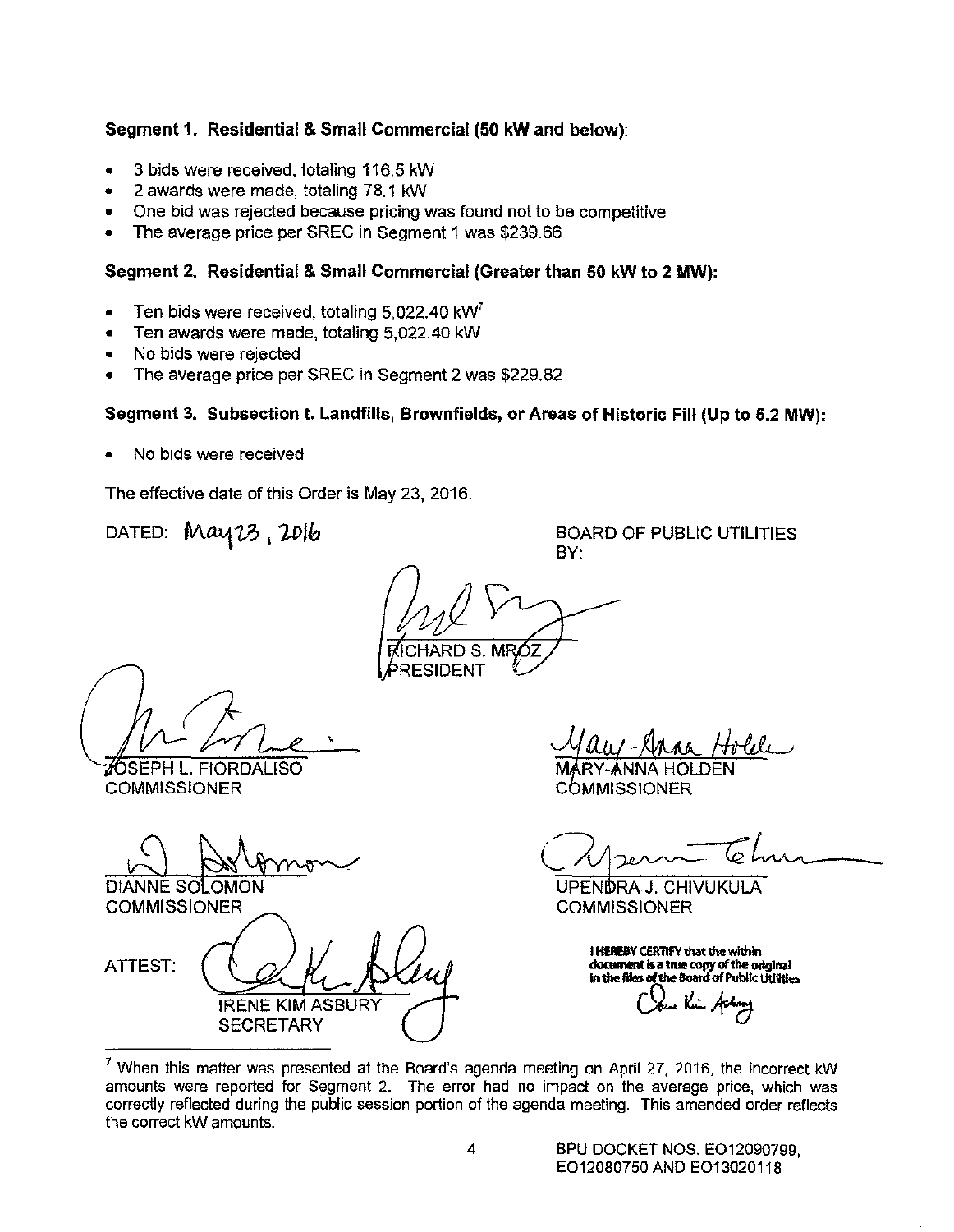**In the Matter of the Verified Petition of Atlantic City Electric Company Concerning a Proposal for**  an Extended SREC-Based Financing Program Under N.J.S.A. 48:3-98.1 ("SREC II"); In the **Matter of the Verified Petition of Jersey Central Power & Light Company Concerning a Proposal**  far an SREC-Based Financing Program Under N.J.S.A. 48:3-98.1 ("SREC II"); In the Matter of **the Verified Petition of Rockland Electric Company Concerning a Proposal for an SREC-Based**  Financing Program Under N.J.S.A. 48:3-98.1 ("SREC II")

Docket Nos. E012090799, E012080750, E013020118

#### SERVICE LIST

**Philip J. Passanante, Esq. Associate General Counsel**  Atlantic City Electric Company 92DC42 Post Office Box 6066 Newark, DE 19714-6066 **phillp.passanante@pepcoholdings.com** 

**Gregory Eisenstark Windels Marx Lane & Mittendorf, LLP on**  behalf of JCP&L **120 Albany Street Plaza, 6<sup>1</sup> h Floor**  New Brunswick, NJ 08901 **geisenstark@windelsmarx.com** 

John L. Carley, Esq. **Assistant General Counsel Consolidated Edison Company of New York, Inc.**  Law Department Roam 1815S **4 Irving Place**  New York, NY 10003

**james C. Meyer, Esq. Riker Danzig Scherer Hyland & Perretti LLP Headquarters Plaza One Speedwell Avenue**  Post Office Box 1981 Morristown, NJ 07962-8464

**Donald Kennedy, Director Customer Energy Services Orange and Rockland Utilities, Inc.**  390 West Route 59 Spring Valley, New York 10977

#### **Division of Rate Counsel**

**140 East Front Street,** 41 h **Floor**  Past Office Box 003 Trenton, NJ 08625-0003

**Stefanie A. Brand, Esq., Director sbrand@rpa.state.nj.us** 

Sarah Steindel, Esq. **ssteindel@rpa.state.nj.us** 

**Felicia Thomas-Friel, Esq. Fthomas-friel@rpa.state.nj.us** 

**Ami Morita, Esq. amorita@rpa.state.nj.us** 

**James Glassen, Esq. jglassen@rpa.state.nj.us** 

#### Department of Law and Public Safety 124 Halsey Street Post Office Box 45029 Newark, NJ 07101-45029

**Caroline Vachier, Esq. Caroline.vachier@dol.lps.state.nj.us** 

Carolyn Mcintosh, Esq. **Carolvn.mcintosh@dol.lps.state.nj.us** 

**Alex Moreau, Esq. Alex.moreau@dol.lps.state.nj.us** 

**Emma Yao Xiao, Esq. Emma.xiao@doi.Jps.state.nj.us**